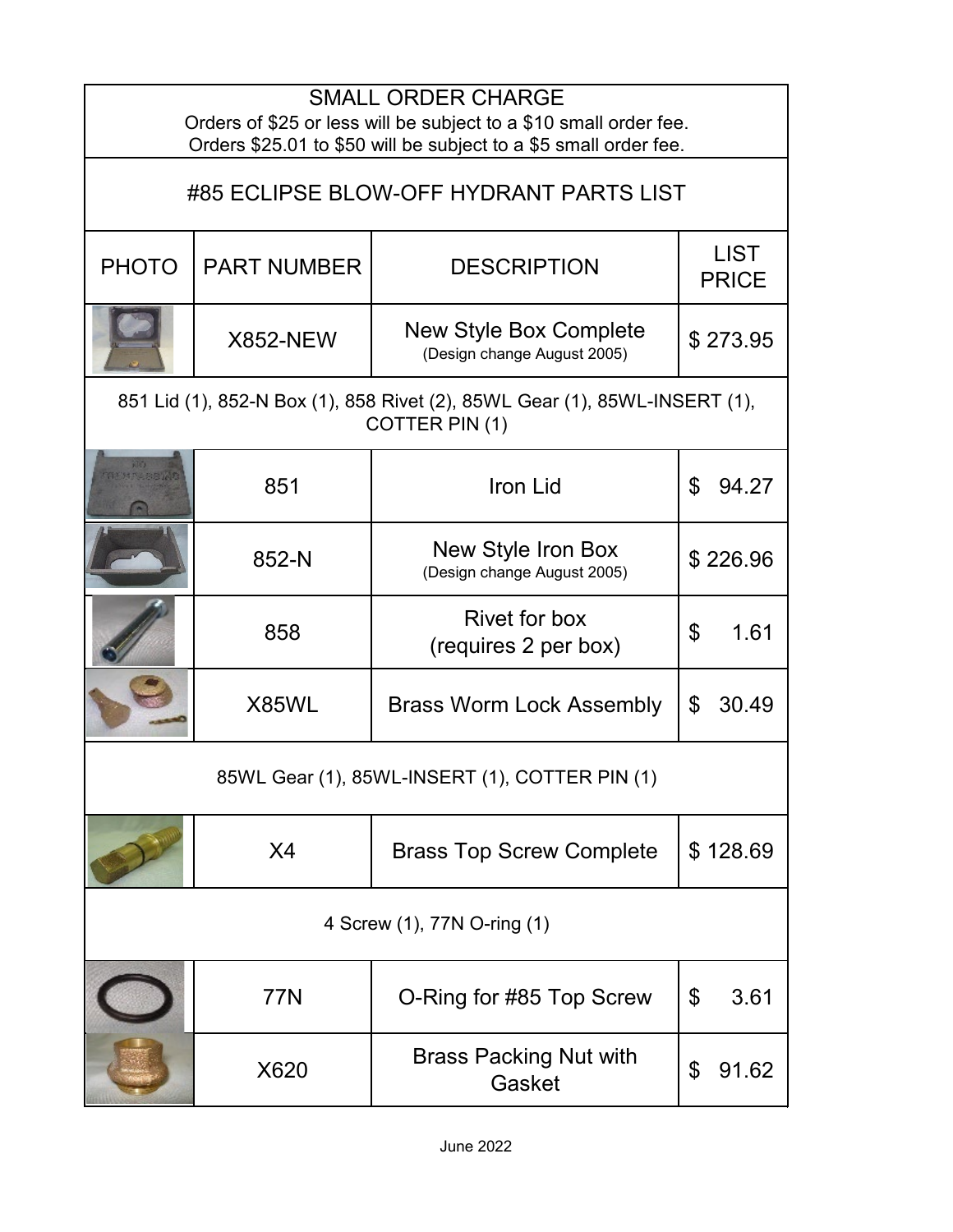| 620 Packing Nut (1), 770 Gasket (1) |                                                                  |                                                   |    |          |
|-------------------------------------|------------------------------------------------------------------|---------------------------------------------------|----|----------|
|                                     | 77O                                                              | <b>Packing Nut Gasket</b>                         | \$ | 5.30     |
|                                     | X854                                                             | <b>Top Cap Complete</b>                           | \$ | 60.68    |
|                                     | 854 Top Cap (1), 857 Gasket (1), 628A-B Bolt (2), 629A-N Nut (2) |                                                   |    |          |
|                                     | 857                                                              | <b>Top Cap Gasket</b>                             | \$ | 5.08     |
|                                     | X628B-B                                                          | Top Cap Bolt and Nut<br>(requires 2 sets per cap) | \$ | 3.39     |
| 628A-B Bolt (1), 629A-N Nut (1)     |                                                                  |                                                   |    |          |
|                                     | 628A-B                                                           | <b>Top Cap Bolt</b>                               | \$ | 2.23     |
|                                     | 629A-N                                                           | Top Cap and Bottom Nut                            | \$ | 1.54     |
|                                     | 853B-N                                                           | New Style Iron Yoke                               |    | \$187.47 |
|                                     | X601A                                                            | <b>Brass Nozzle with Gasket</b><br>2 1/2" NST     |    | \$128.15 |
| 601A Nozzle (1), 669 Gasket (1)     |                                                                  |                                                   |    |          |
|                                     | 669                                                              | <b>Nozzle Gasket</b>                              | \$ | 7.00     |
|                                     | 510                                                              | <b>Brass Connecting Nut</b>                       |    | \$101.25 |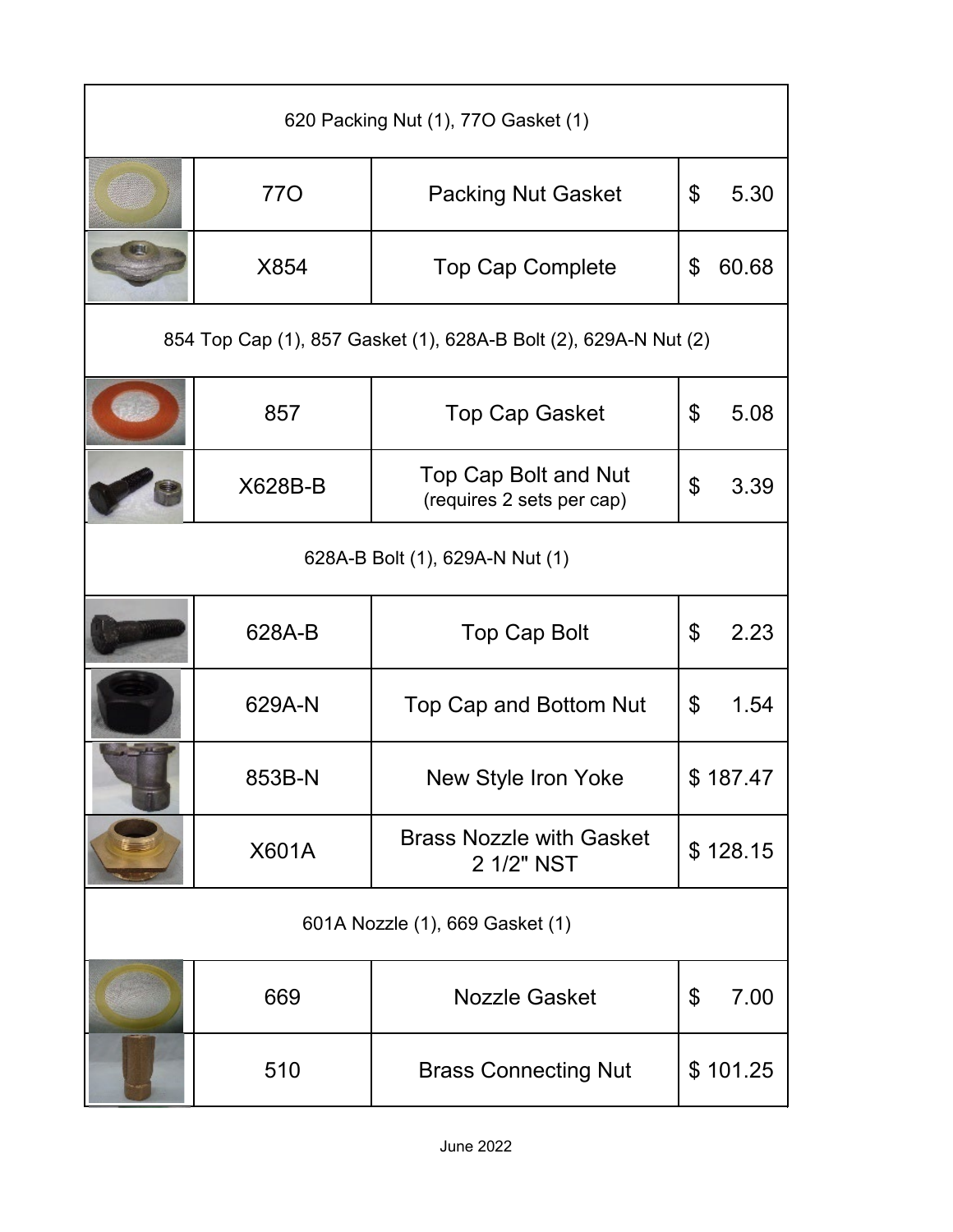|                                                                                                     | 4FBE           | <b>Fusion Bonded Epoxy Barrel</b><br>Pipe (Price per foot)                              | \$200.00                |
|-----------------------------------------------------------------------------------------------------|----------------|-----------------------------------------------------------------------------------------|-------------------------|
|                                                                                                     | 3/4GAL         | <b>Operating Rod</b><br>(price per foot)<br>(measure exactly end to end)                | \$<br>22.67             |
|                                                                                                     | <b>X531-NS</b> | <b>Plunger Complete New Style</b><br>(with o-rings)                                     | \$283.50                |
| 537-P Plunger (1), 539L2 Plunger Stem (1), 539W Washer (1), 2OR O-Rings (2),<br>541 Seat Rubber (1) |                |                                                                                         |                         |
|                                                                                                     | <b>X566-NS</b> | <b>Washer Set</b><br>(New Style)                                                        | $\mathfrak{P}$<br>59.59 |
|                                                                                                     |                | 541 Seat Rubber (1), 2OR O-Ring (3), 539W Washer (1)                                    |                         |
|                                                                                                     | 541            | Seat Rubber for #2                                                                      | \$<br>53.60             |
|                                                                                                     | 2OR            | <b>Plunger O-Rings</b><br>(Requires 2 per plunger. Older plungers<br>may require three) | \$<br>2.70              |
|                                                                                                     | X539L2         | <b>New Style Plunger Stem</b><br>Complete                                               | \$214.50                |
| 539L2 Plunger Stem (1), 2OR O-Rings (2)                                                             |                |                                                                                         |                         |
|                                                                                                     | 678            | <b>Iron Coupling</b>                                                                    | \$<br>80.08             |
|                                                                                                     | 521            | <b>Brass Seat Ring</b>                                                                  | \$141.45                |
|                                                                                                     | X611           | Brass Waste Tube w/ O-Ring                                                              | \$122.63                |
| 611 Waste Tube (1), A19 O-Ring (1)                                                                  |                |                                                                                         |                         |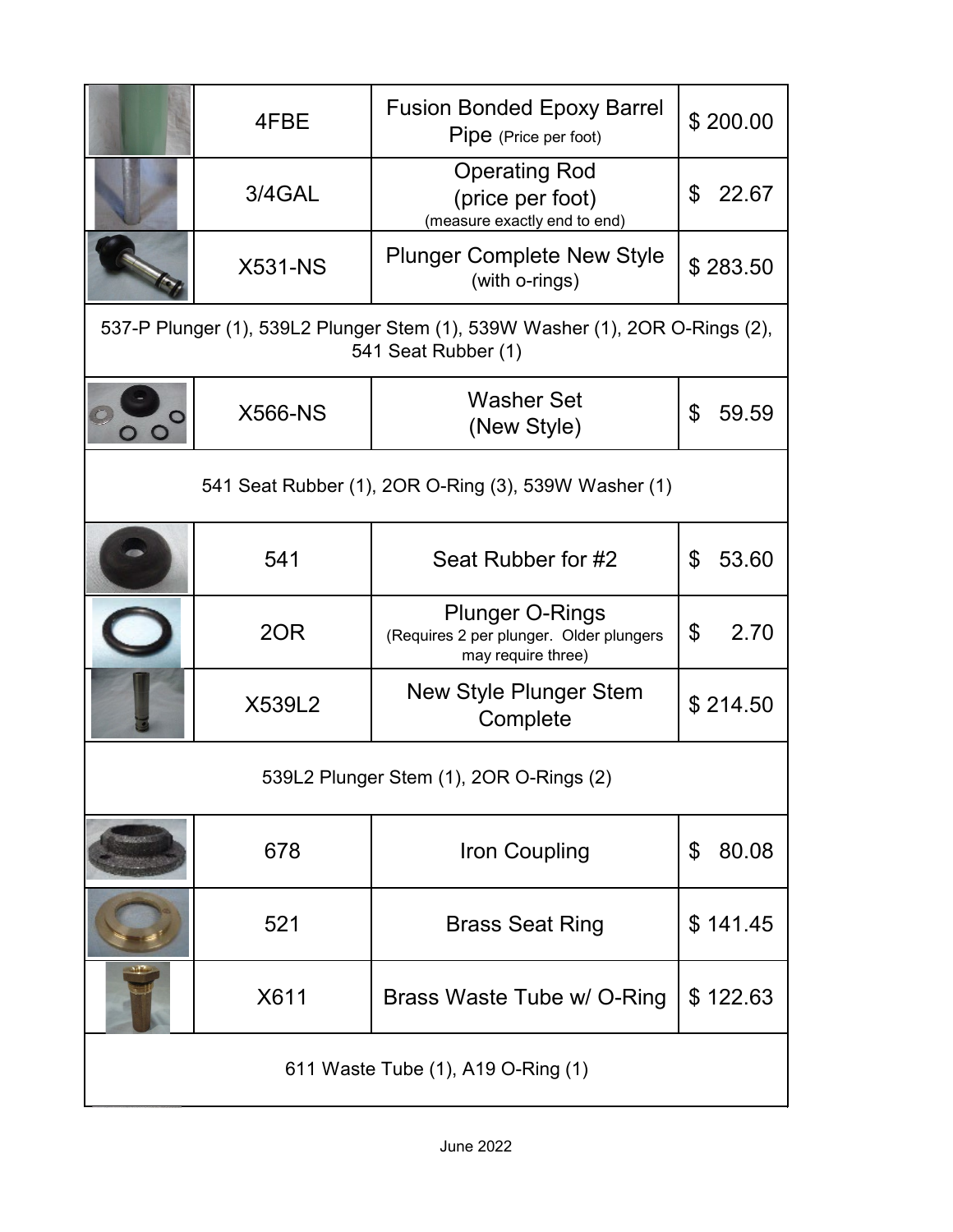|                                                                                                                                                            | A19                | <b>Waste Tube O-Ring</b>                                    | \$                         | 6.68                        |
|------------------------------------------------------------------------------------------------------------------------------------------------------------|--------------------|-------------------------------------------------------------|----------------------------|-----------------------------|
|                                                                                                                                                            | A <sub>8</sub>     | <b>Bottom Gasket</b>                                        | $\boldsymbol{\mathcal{S}}$ | 7.53                        |
|                                                                                                                                                            | X629A              | Bottom Bolt, Nut and Washer<br>(requires 4 sets per bottom) | \$                         | 3.47                        |
| 628A-B Bolt (1), 629A-N Nut (1), 1/2W Washer (1)                                                                                                           |                    |                                                             |                            |                             |
|                                                                                                                                                            | 1/2W               | 1/2" Structural Bottom Washer                               | \$                         | 1.33                        |
|                                                                                                                                                            | <b>X571A</b>       | Iron Bottom Complete 2" IP                                  |                            | \$609.80                    |
| 571-A Bottom (1), 611 Waste Tube (1), A19 O-Ring (1), 628A-B Bolt (4), 629A-N<br>Nut (4), 1/2W Washer, A8 Gasket (1) (NOTE: 521 Seat Ring sold separately) |                    |                                                             |                            |                             |
|                                                                                                                                                            |                    |                                                             |                            |                             |
|                                                                                                                                                            |                    | #85 ECLIPSE BLOW-OFF HYDRANT OPTIONS PARTS LIST             |                            |                             |
| <b>PHOTO</b>                                                                                                                                               | <b>PART NUMBER</b> | <b>DESCRIPTION</b>                                          |                            | <b>LIST</b><br><b>PRICE</b> |
|                                                                                                                                                            | X592D              | Nozzle Cap 2 1/2" Complete                                  |                            | 96.83                       |
|                                                                                                                                                            |                    | 592-D Side Cap (1), A16 Gasket (3)                          |                            |                             |
|                                                                                                                                                            | A16                | Nozzle Cap Gasket<br>(requires 3 per cap)                   | \$                         | 8.84                        |
|                                                                                                                                                            | 85LHW              | Long Handle Wrench                                          |                            | \$125.00                    |